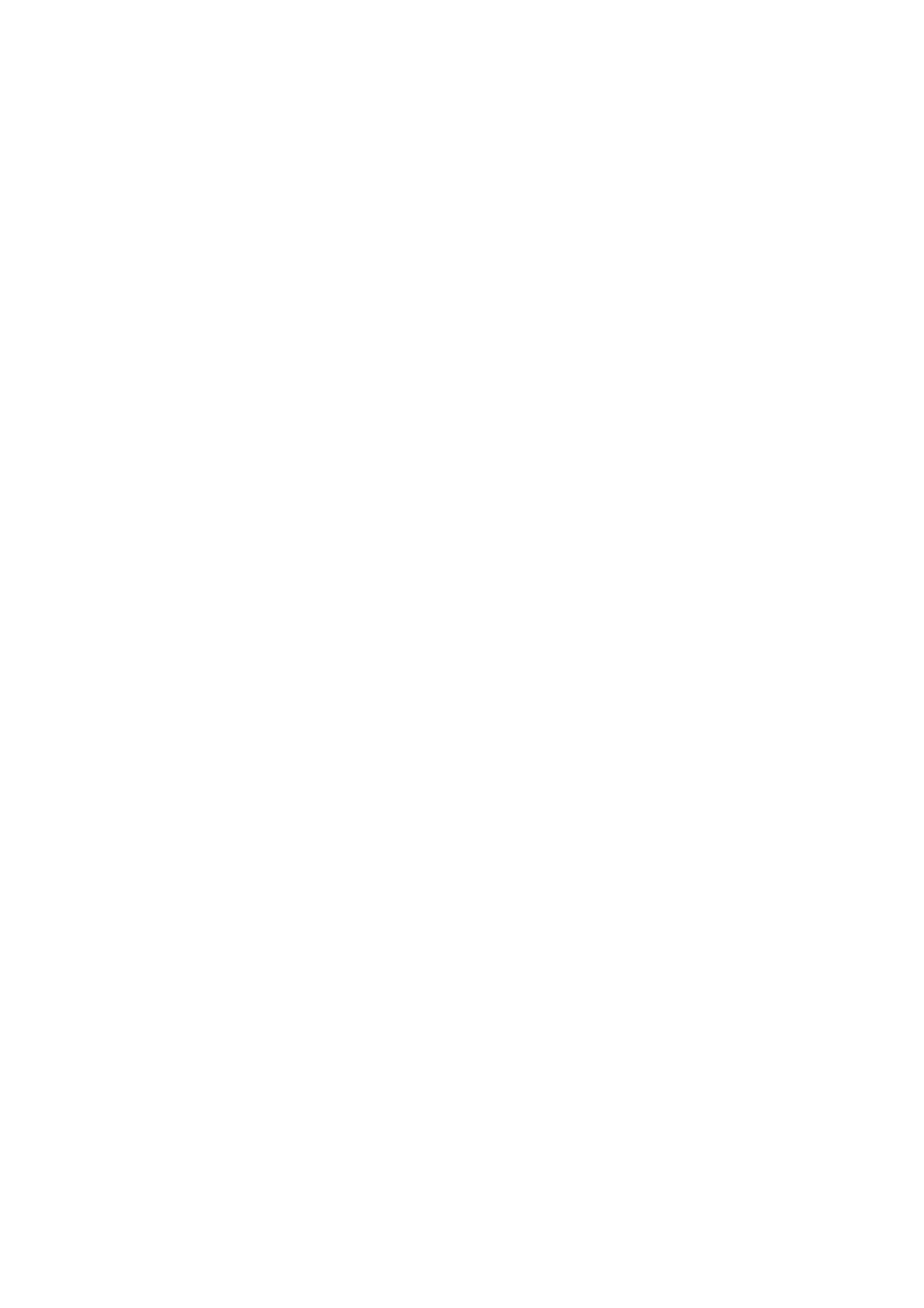# **Table of contents**

|  |  | Reduced incentive to plead guilty due to lack of intermediate sentencing options4 |  |
|--|--|-----------------------------------------------------------------------------------|--|
|  |  |                                                                                   |  |
|  |  |                                                                                   |  |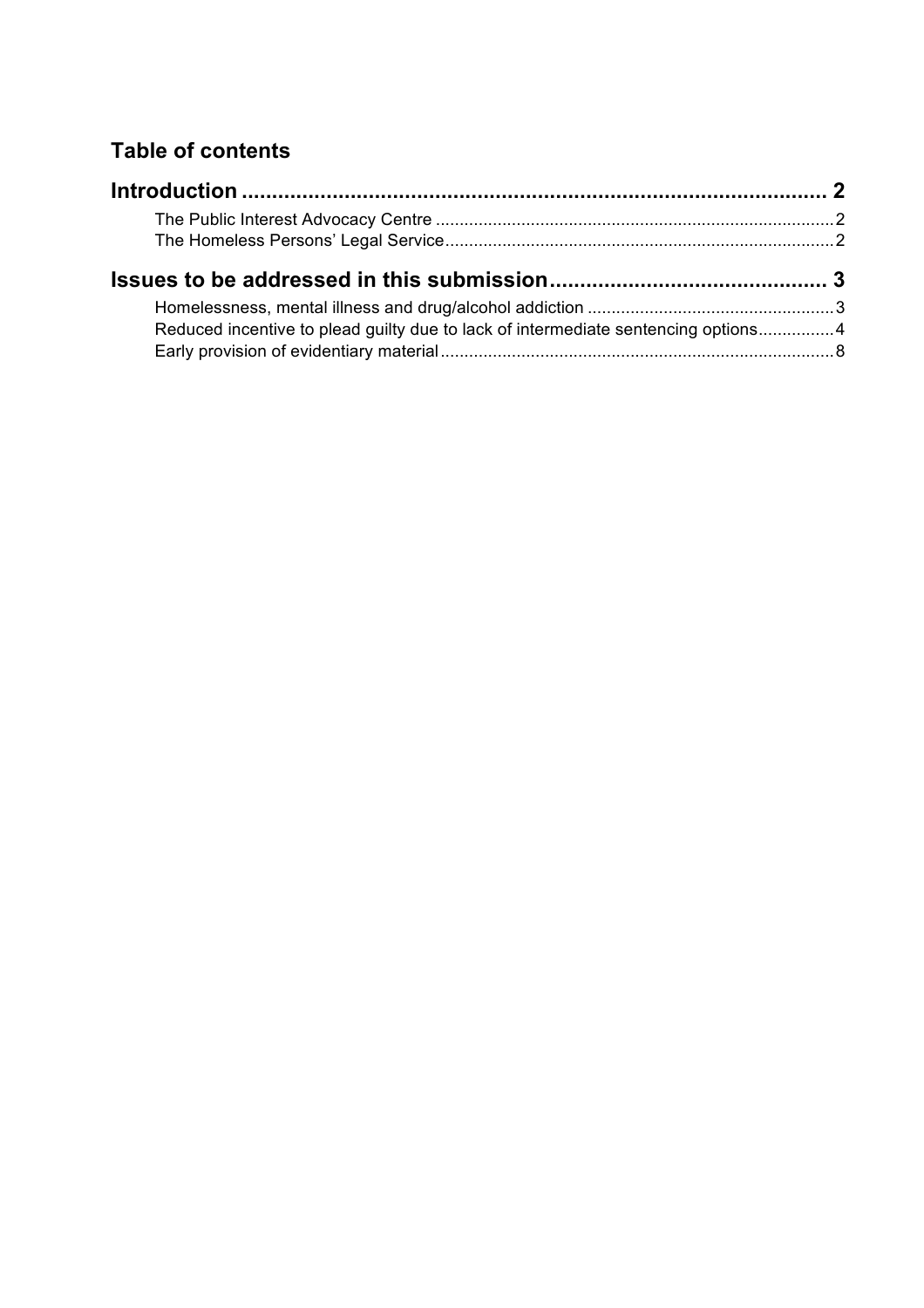# **Introduction**

# **The Public Interest Advocacy Centre**

The Public Interest Advocacy Centre (PIAC) is an independent, non-profit law and policy organisation that works for a fair, just and democratic society, empowering citizens, consumers and communities by taking strategic action on public interest issues.

PIAC identifies public interest issues and, where possible and appropriate, works co-operatively with other organisations to advocate for individuals and groups affected. PIAC seeks to:

- expose and redress unjust or unsafe practices, deficient laws or policies;
- promote accountable, transparent and responsive government;
- encourage, influence and inform public debate on issues affecting legal and democratic rights; and
- promote the development of law that reflects the public interest;
- develop and assist community organisations with a public interest focus to pursue the interests of the communities they represent;
- develop models to respond to unmet legal need; and
- maintain an effective and sustainable organisation.

Established in July 1982 as an initiative of the (then) Law Foundation of New South Wales, with support from the NSW Legal Aid Commission, PIAC was the first, and remains the only broadly based public interest legal centre in Australia. Financial support for PIAC comes primarily from the NSW Public Purpose Fund and the Commonwealth and State Community Legal Services Program. PIAC also receives funding from Trade and Investment, Regional Infrastructure and Services NSW for its work on energy and water, and from Allens for its Indigenous Justice Program. PIAC also generates income from project and case grants, seminars, consultancy fees, donations and recovery of costs in legal actions.

# **The Homeless Persons' Legal Service**

The Homeless Persons' Legal Service (HPLS) is a project of PIAC. HPLS provides free legal advice and ongoing representation to people who are homeless or at risk of homelessness. It operates ten clinics on a roster basis at welfare agencies in the greater Sydney area. These agencies provide direct services, such as food and accommodation, to people in housing crisis. The clinics are co-ordinated by HPLS and staffed by lawyers acting pro bono. Since 2004, HPLS has provided free legal advice and representation to almost 8,000 people who are homeless or at risk of homelessness. During 2012-13, HPLS assisted 1,354 clients.

Since 2008, PIAC has employed a Solicitor Advocate to provide legal representation for people who are homeless and charged with relatively minor criminal offences. The role was developed to overcome some of the barriers homeless people face accessing criminal advice and representation, including: a lack of knowledge regarding how to navigate the legal system; rushed appointments leaving little time to obtain instructions; and, lack of capacity to address multiple and complex interrelated legal and non-legal problems.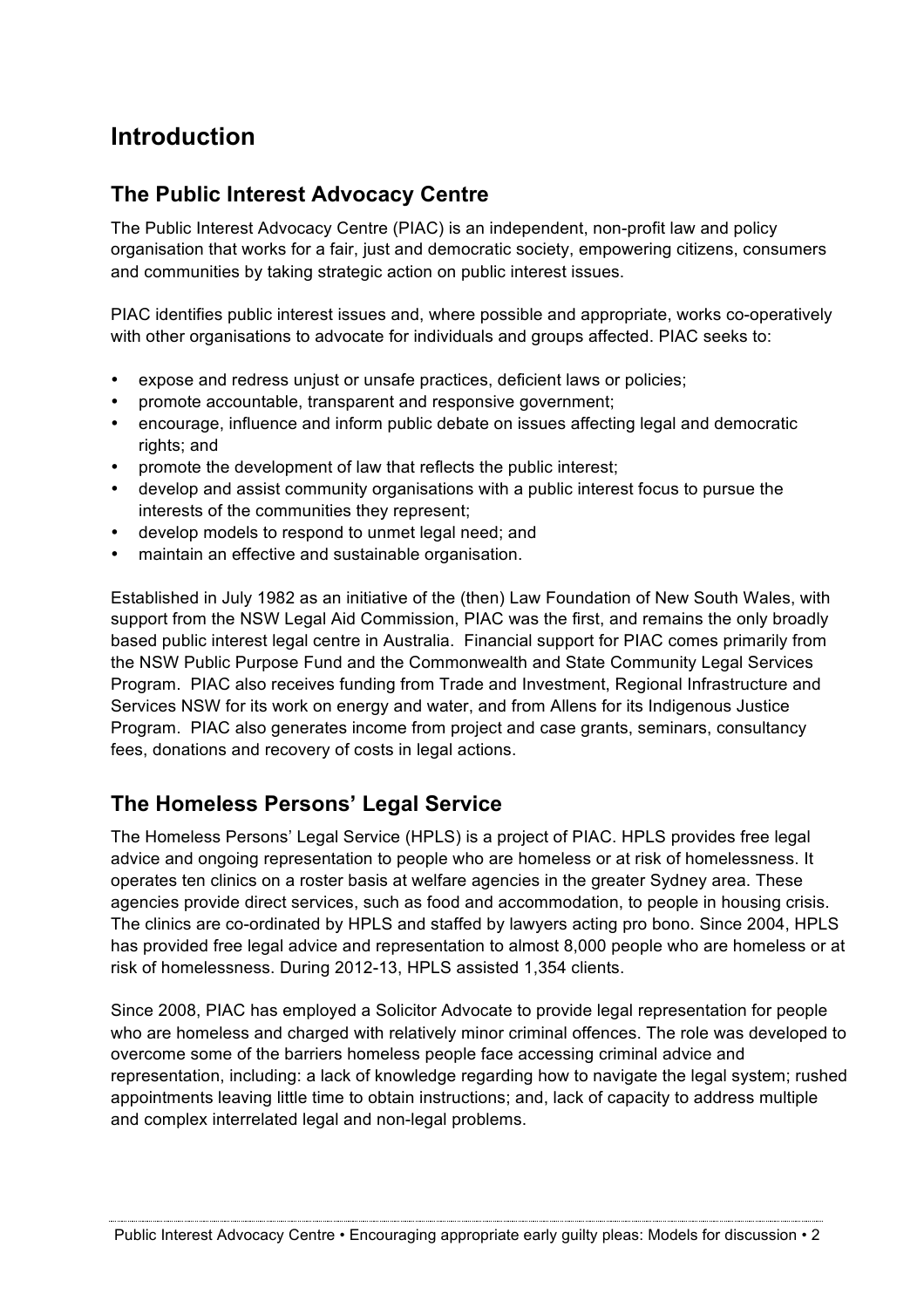# **Issues to be addressed in this submission**

PIAC welcomes the opportunity to comment on the NSW Law Reform Commission's *Consultation Paper 15 – Encouraging appropriate early guilty pleas*. This submission is informed by the casework of HPLS, and specifically the casework of the Solicitor Advocate.

The two main areas identified through HPLS casework, which warrant attention in order to encourage appropriate early pleas, are the needs for:

- additional intermediate sentencing options for homeless people with mental illness or drug/alcohol dependency, so as to provide incentive for early guilty pleas; and
- the police and prosecution to provide all evidentiary material to be considered by the first court hearing date, to enable the accused to make an informed decision whether to plead guilty.

# **Homelessness, mental illness and drug/alcohol addiction**

In its 2003 study into the legal needs of homeless people in NSW, the Law and Justice Foundation of NSW reported that mental health, alcohol and drug issues, dual diagnosis and other complex needs are prevalent among the homeless population, particularly those who are entrenched in homelessness.<sup>1</sup> In their 1998 study of 210 homeless people in emergency hostels in inner Sydney, Hodder, Tenson and Buhrich reported that 75 per cent of their sample had either mental health problems, drug use disorder or alcohol disorder. Forty-eight per cent of the sample had a drug use disorder and 55 per cent reported an alcohol disorder. $<sup>2</sup>$ </sup>

A 2003 study involving 403 homeless young people aged 12-20 in Melbourne found that 26 per cent of those surveyed reported a level of psychological distress indicative of a psychiatric disorder.<sup>3</sup> Most recently, in their study of 4,291 homeless people in Melbourne, released in 2011, Johnson and Chamberlain found that 31 per cent of their sample had a mental illness (not including any form of alcohol or drug disorder). $4$ 

The prevalence of mental illness and drug/alcohol disorder among homeless people interacting with the criminal justice system is reflected in the casework of the HPLS Solicitor Advocate. Since commencing in 2008, the Solicitor Advocate has provided court representation to 362 individual clients in 554 matters. From January 2010 to December 2012, the HPLS Solicitor Advocate provided court representation to 241 individual clients facing criminal charges. Of these:

- 48 per cent disclosed that they had a mental illness;
- 63 per cent disclosed that they had drug or alcohol dependency;
- 41 per cent disclosed that they had both a mental illness and drug/alcohol dependency;
- 72 per cent had either a mental illness or drug/alcohol dependency;

Public Interest Advocacy Centre • Encouraging appropriate early guilty pleas: Models for discussion • 3

 <sup>1</sup> Suzie Forell, Emily McCarron and Louis Schetzer (2005), *No Home, No Justice? The Legal Needs of* 

*Homeless People in NSW, Law and Sucise Poundation of NSW, 124.*<br>T Hodder, M Tesson and N Buhrich, *Down and Out in Sydney: Prevalence of Mental Disorders, Disability and Health Service Use Among Homeless People in Inner* 

*Health Service Use Among Homeless People in Inner Sydney*, Sydney City Mission (1998) 19-25. <sup>3</sup> B Rossiter, S Mallett, P Myers, and D Rosenthal (2003) *Living Well? Homeless Young People in Melbourne*,

Melbourne, Australian Research Centre in Sex, Health and Society, 17.<br>4 G Johnson and C Chamberlain (2011) 'Are the Homeless Mentally Ill?', *Australian Journal of Social Issues*, Autumn 2011, 35.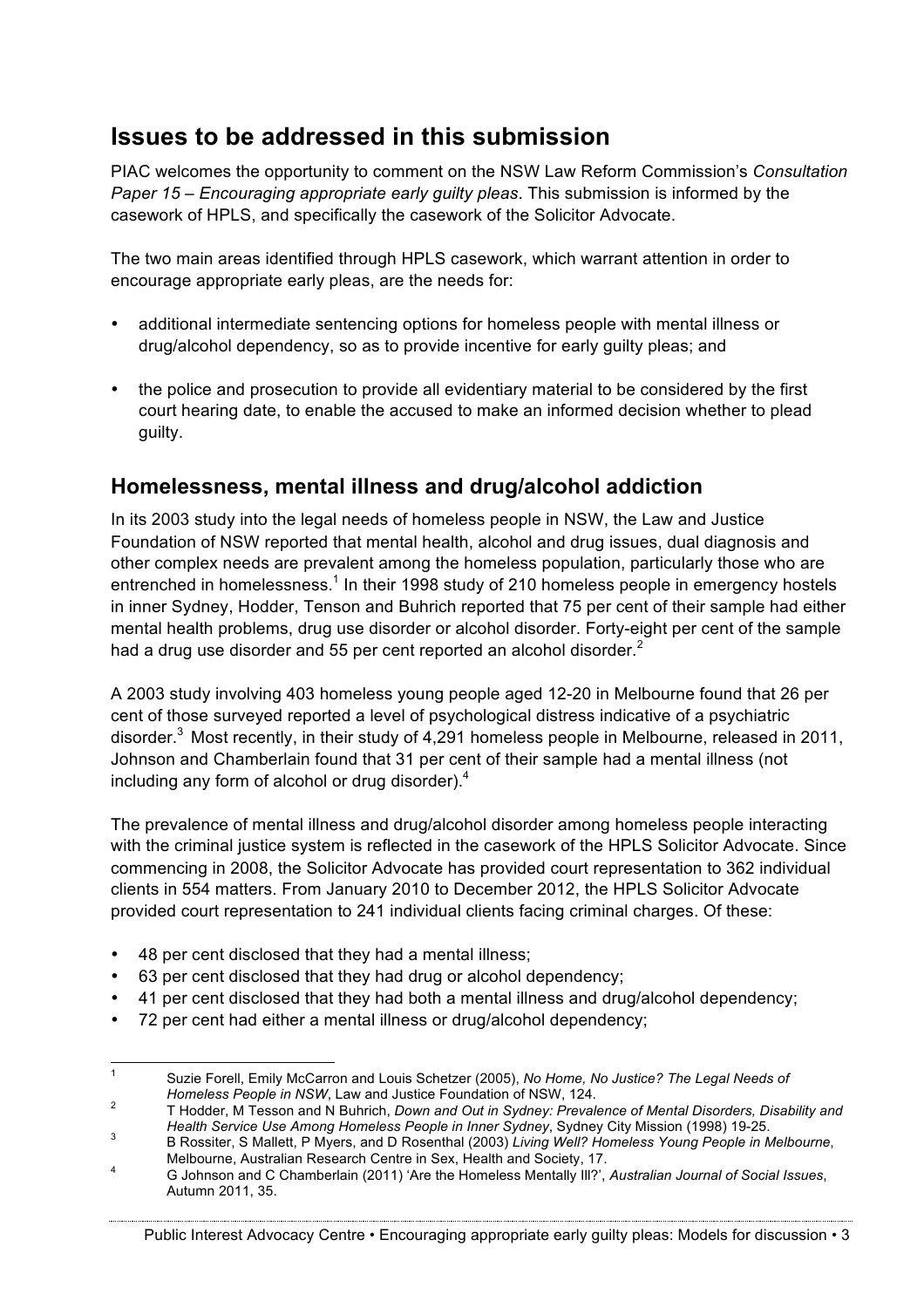• 46 per cent disclosed that they have previously been in prison.

## **Reduced incentive to plead guilty due to lack of intermediate sentencing options**

The Law and Justice Foundation of NSW observed that the range of symptoms experienced by people with a mental illness or addictions may impair a person's capacity to identify legal issues, obtain legal assistance, and to comprehend verbal and written information provided.<sup>5</sup> These symptoms may also impair their ability to be assessed as suitable for intermediate sentencing options. Current sentencing options are often not appropriate for offenders who have mental illness, serious drug dependency or other disabilities. The three types of rehabilitative orders available in lieu of imprisonment are:

- community service order;
- intensive correction order; and
- home detention order.

These orders are often not appropriate for people who have mental illness, drug/alcohol dependency or other chronic disability, as the onerous requirements of these respective dispositions often mean that such people are incapable of complying with the terms of the order. Moreover, using these dispositions in the sentencing of offenders with such characteristics may be 'setting them up to fail'.<sup>6</sup> For these offenders, where the circumstances of the breaches involved should not warrant a term of imprisonment, there are significant sentencing dilemmas presented for judicial officers.

Under s 86 of *Crimes (Sentencing Procedure) Act 1999* (NSW), a community service order may not be made unless the following conditions are met:

- the offender is assessed as being suitable for community service work;
- such an order is appropriate in the circumstances; and
- suitable arrangements exist in the area in which the offender resides for the offender to perform community service work.

Under s 67 of the Act, an intensive corrections order may not be made unless: (a) the offender is assessed as being suitable for serving a sentence by way of intensive correction in the community; and (b) such an order is appropriate in the circumstances.

The *Home Detention Act 1996* (NSW) allows some people who are sentenced to imprisonment of 18 months or less to serve their sentences by way of home detention. Offenders on home detention are electronically monitored, visited by supervising officers, and are tested frequently for drugs and alcohol. From the perspective of the state, it is a less expensive sentencing option than imprisonment and seeks to divert from prison those offenders who do not constitute a threat to public safety or whose crimes do not merit the harshest of sanctions. However, home detention is currently not a sentencing option for people experiencing homelessness, given their lack of stable or suitable accommodation. For many people experiencing homelessness, the difficulties in accessing private rental accommodation has forced them to be dependent on the public

Public Interest Advocacy Centre • Encouraging appropriate early guilty pleas: Models for discussion • 4

 <sup>5</sup>

Above n 1, 124. <sup>6</sup> Jelena Popovic (2006) 'Meaningless vs Meaningful Sentences: Sentencing the Unsentenceable', *Sentencing Principles, Perspectives and Possibilities*, February 2006, 7-8.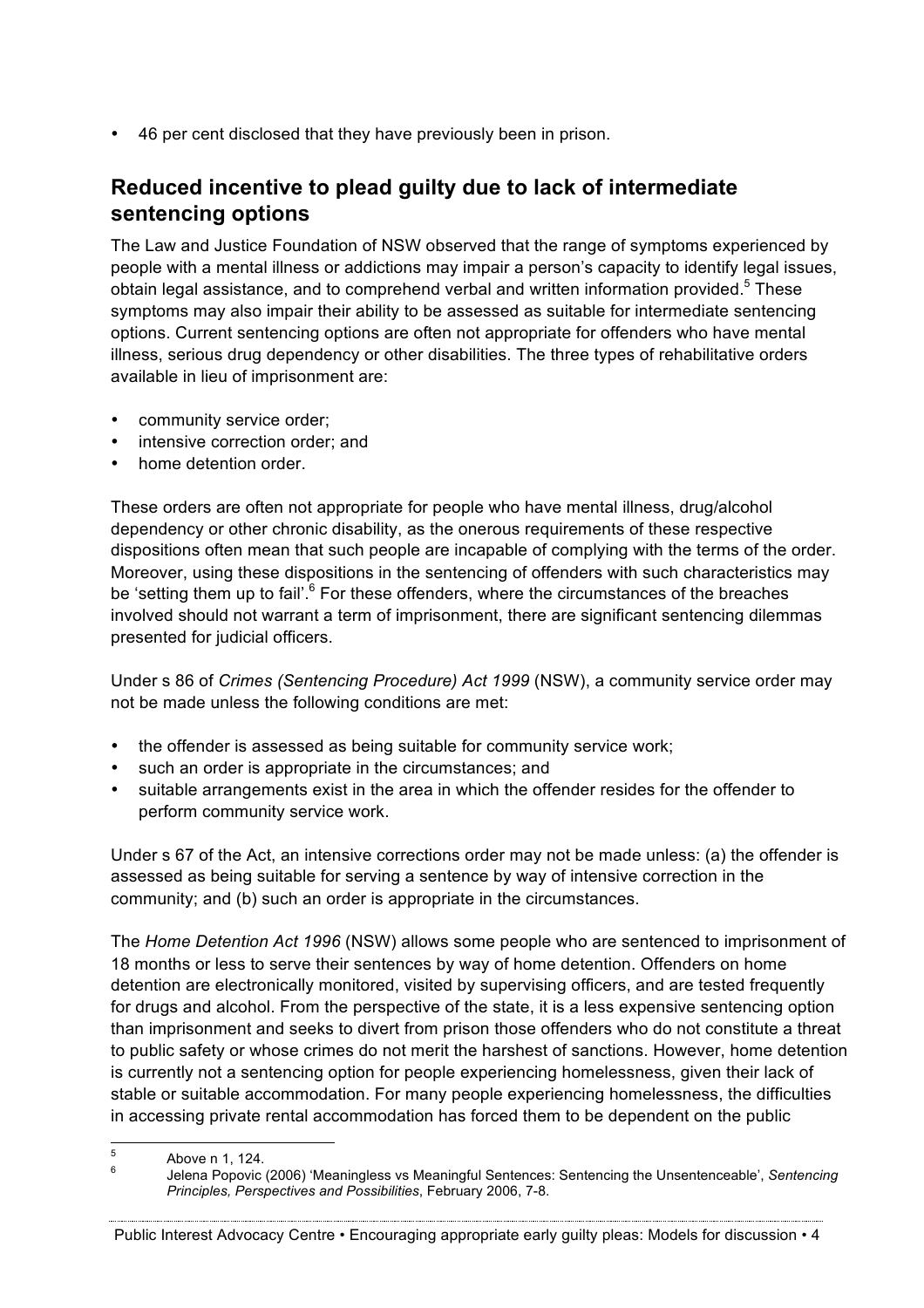housing system, where they may be forced to wait up to 10 years to obtain stable public housing accommodation.

HPLS Case Study 1 demonstrates the need for an expansion of diversionary programs and sentencing options. It also highlights the considerable difference in available sentencing options for a person who is fortunate enough to obtain public housing.

#### **HPLS Case Study 1**

DL is a homeless man with a history of drug disorder. He had been in rehabilitation prior to receiving a suspended sentence for resisting arrest. He was subsequently charged with possessing a prohibited drug, resisting arrest and possessing goods in custody. If convicted, he would be in breach of his suspended sentence. He was living in crisis accommodation at the time the charges were laid and his previous record meant he would probably get a prison sentence. Without a home, DL would be ineligible for home detention.

Just days before his court appearance, DL secured an offer of public housing. That enabled him to be assessed for home detention and the court made orders that he serve his sentence accordingly. If such housing had not been made available to DL, the Magistrate would have had little option but to sentence him to a period of full-time custody.

In the experience of HPLS, offenders who have mental illness or drug/alcohol disorders are usually considered to be unsuitable for a community service order or an intensive corrections order. As a result, a suspended sentence or a term of full-time custody are the only sentencing options available to a significant proportion of homeless offenders who have mental illness or drug/alcohol disorders.

HPLS Case Studies 2, 3 and 4 illustrate that, for offenders who are homeless and who have a history of drug/alcohol abuse or mental illness, intermediate sentencing options such as community service orders, and in one case, even options such as a s 9 good behaviour bond, are not available in practice. This means that a more serious sentencing option, such as a suspended sentence or custodial sentence, is more likely. This, in turn, reduces the incentive for an offender to plead guilty, and secure a sentencing discount.

#### **HPLS Case Study 2**

SJ was charged with theft of two laptop computers. He had a long criminal record and a history of drug abuse. Given his drug history, he was not considered suitable for a community service order. His prior offending was such that he could not get a s 9 good behaviour bond. Therefore, the only alternative was to place him on a s 12 suspended sentence.

#### **HPLS Case Study 3**

DT was charged with theft from person. The client had a long history of offending and drug abuse. His drug abuse meant that DT was not considered suitable for a community service order, nor was he eligible for a good behaviour bond, given his criminal history. He was thus given a 12-month suspended sentence.

### **HPLS Case Study 4**

PB was charged with assault occasioning actual bodily harm and armed with intent to commit an indictable offence. The matter commenced as an application under s 32 of the *Mental Health (Forensic Provisions) Act 1990* (NSW) due to the client having a documented history of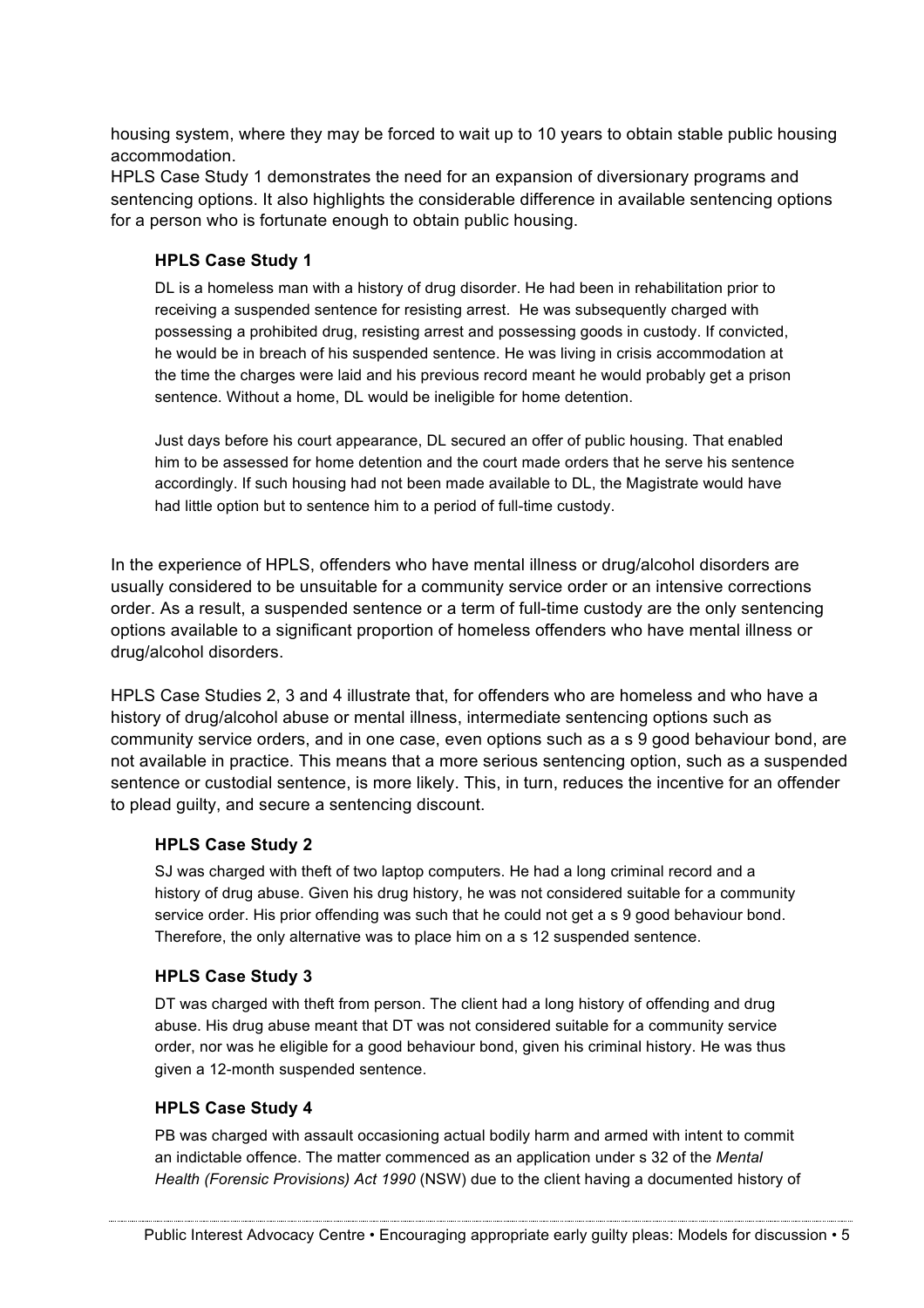mental health problems. However, the Magistrate refused the application on the basis of the seriousness of the offences and the fact that the monitoring period of 6 months under the Act was not sufficient. Due to the client's mental health problems and drug use, he was not eligible for a community service order.

The Magistrate therefore placed him on a four-month s 12 bond (suspended sentence) for the armed with intent charge, and a two-year s 9 bond for the assault occasioning actual bodily harm.

Intermediate sentencing options may also not be available to those offenders who have a physical disability or chronic illness/condition. Where disadvantage is compounded, such as because the individual is homeless, chronic health conditions and a history of drug abuse, as in HPLS Case Study 5, often the only sentencing options are either full-time custody or a suspended sentence. Faced with such serious consequences of a finding of guilt, a defendant has little incentive to plead guilty in order to obtain a sentencing discount.

### **HPLS Case Study 5**

AL was a homeless man with a long history of drug offences, most of which were fairly minor. He appeared before the Local Court on a further drug charge; however, this charge resulted in his breaching two good behaviour bonds.

Due to his homelessness, an arthritic condition where he had to use a walking stick, and drug use, he was not eligible for community service and the Magistrate would not impose further section 9 bonds. The only available option, other than full time custody, was a suspended sentence.

In the absence of adequate intermediate sentencing options for homeless people, people with a history of mental illness, drug and/or alcohol abuse and people with physical disability or chronic health problems, the prospect of serious sentencing outcomes such as suspended sentences or full-time custodial sentences, reduces the incentive for such individuals to consider pleading guilty in order to obtain a sentencing discount.

PIAC submits that additional intermediate sentencing orders should be made available for people who are homeless, have a mental illness or have drug/alcohol dependency. Such orders need to have considerable flexibility as to the amount of supervision and treatment, with any special conditions being optional for the judicial officer to impose, so that the order can be appropriately tailored to the individual. Moreover, such orders need to be adapted to the capabilities and needs of offenders, and should be cognisant of the difficulties confronted by homeless people to attend appointments for such reasons as lack of money for public transport, lack of possessions and records that could serve as reminders of appointments and instability in accommodation arrangements.

PIAC submits that intermediate sentencing options need to have a greater emphasis on therapeutic and remedial outcomes, and to be more flexible and tailored to the particular needs of the offender, particularly those who are homeless, have a mental illness or a history of alcohol or drug dependency.

Public Interest Advocacy Centre • Encouraging appropriate early guilty pleas: Models for discussion • 6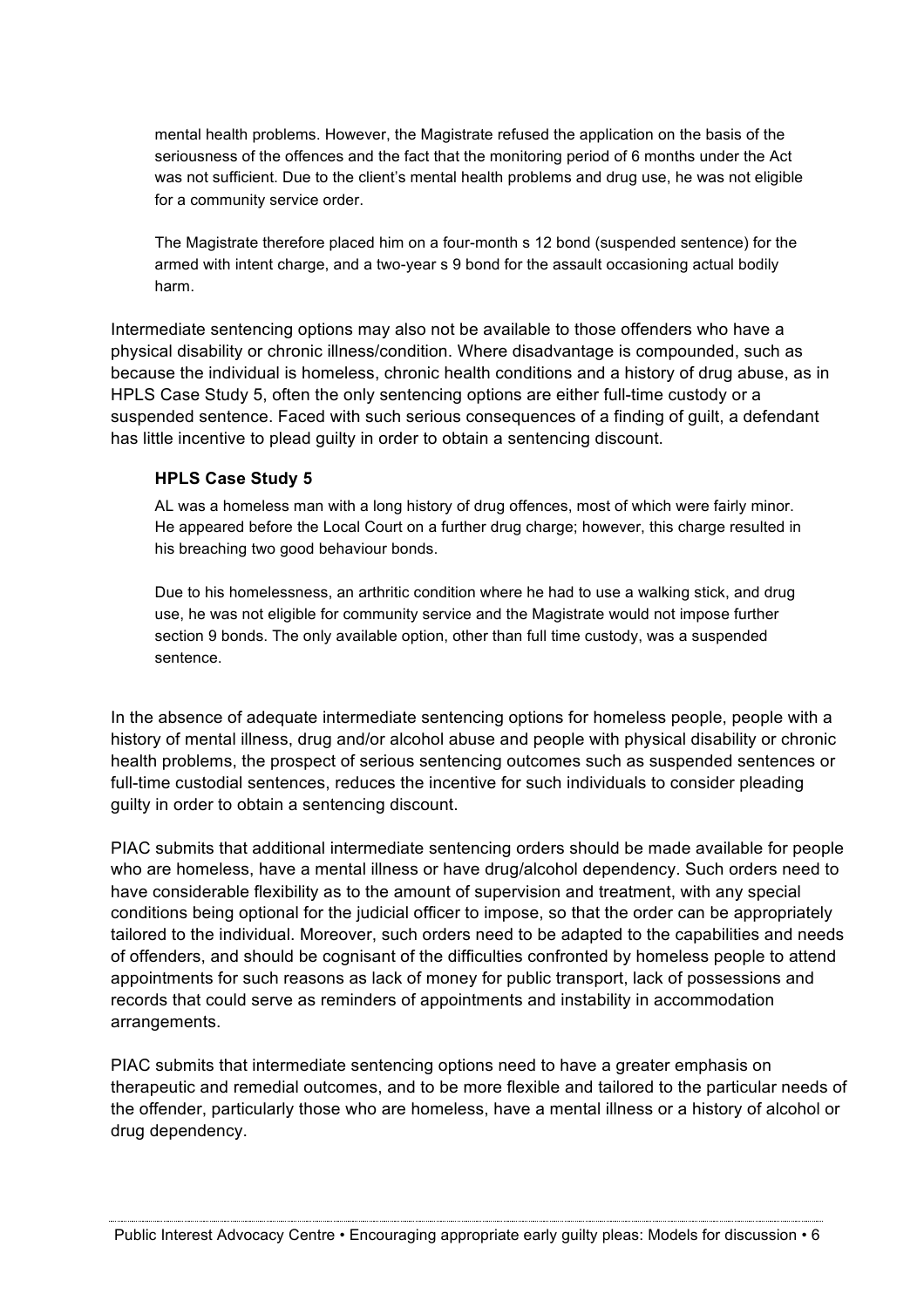According to the Deputy Chief Magistrate of Victoria, for some offenders with alcohol or drug dependency, treatment or assistance may still be required but a deferral of sentencing is not appropriate. Sentencing dispositions with a mandated treatment for a short time, but not necessitating a return to court or any undertaking of good behaviour may be more appropriate in some circumstances. Such dispositions would facilitate addressing the needs of the offender without being punitive.<sup>7</sup>

An example of an effective treatment program is the Magistrates Early Referral into Treatment (MERIT) Program, which operates as a diversionary program in Local Courts. HPLS strongly supports the MERIT program and a number of HPLS clients have successfully completed the program. The target client group is adult offenders with illicit drug use problems, who are motivated to undertake drug treatment as part of their bail conditions. The MERIT Program allows a person to focus on treating their drug problem in isolation from their legal matters.

### **HPLS Case Study 6**

MT is a married man with three children. He became homeless after losing his full-time job because of a 10-year heroin addiction. He was facing charges of larceny for property worth approximately \$30,000. The client had made a number of previous attempts to access the MERIT Program without success. The Pre-Sentencing Report in the matter was not helpful in regard to alternatives to a custodial sentence because of his heroin use. MT was sentenced to 10 months' imprisonment with a non-parole period of four months. The matter went to the District Court on appeal.

While on bail for the larceny offence, MT was apprehended and charged with goods in custody. HPLS liaised with the MERIT Program and this time MT was assessed as suitable. He committed to completing the MERIT Program and received a glowing report at the conclusion of treatment. As a consequence, the presiding judge placed him on a suspended sentence for the larceny offence. With respect to the goods in custody charges, MT received a positive Pre-Sentence Report because of his participation in the MERIT Program and was ordered to complete a period of community service and pay a fine.

Without the MERIT Program, MT would have received a custodial sentence for both offences, he would not have received treatment for his heroin addiction and his downward spiral into chronic homelessness would likely have continued on his release from custody. Access to the MERIT Program meant that he was able to address his drug addiction and face a future where he could realistically seek employment and rebuild ties with his children.

## **HPLS Case Study 7**

NT was firstly charged with stealing a number of LCD screens. He was sentenced in the Local Court to 10 months' imprisonment. He appealed to the District Court on the ground of severity. Prior to appeal, he commenced the MERIT Program.

He had not completed the program when his matter came on for appeal but the Judge imposed a suspended sentence instead of full-time custody. Prior to the appeal, he committed further offences (being possession of jewellery which he tried to pawn). After the appeal on the previous charges, he completed the MERIT Program.

Public Interest Advocacy Centre • Encouraging appropriate early guilty pleas: Models for discussion • 7

 $<sup>7</sup>$  Ibid 25.</sup>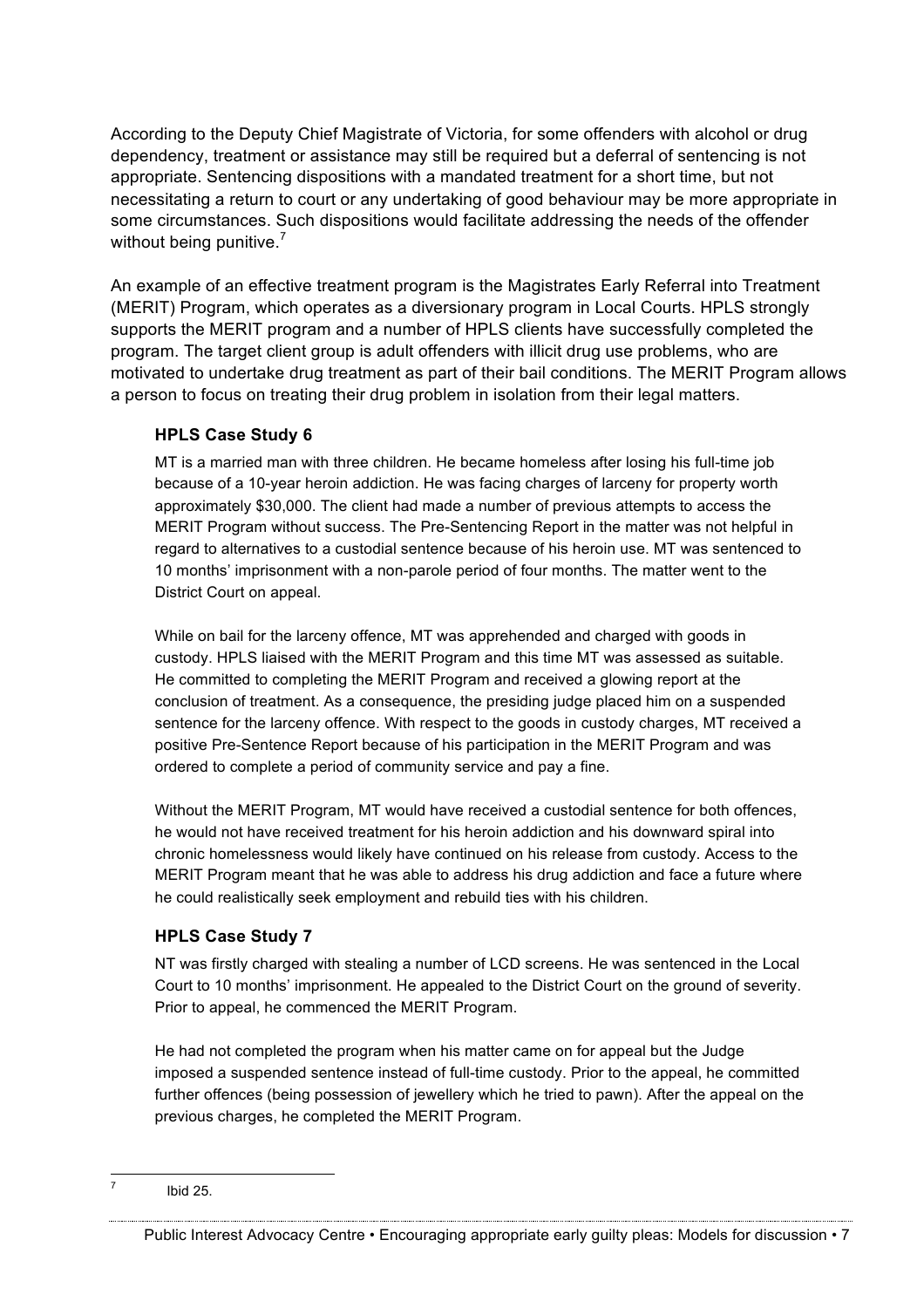When these matters came before the Magistrate, she ordered a Pre-Sentence Report from Probation and Parole. Due to the fact that NT had completed the MERIT Program, he was found to be eligible for a community service order and was sentenced to community service.

This case indicates that, if the client can show that he is dealing with his drug habit, then a community service order may be applied.

It is unfortunate that assessment for entry to the MERIT Program is restricted only to adults with drug use problems. In addition, the MERIT Program has restricted geographic areas of availability.

## **Early provision of evidentiary material**

In the experience of the HPLS Solicitor Advocate, one common obstruction to making an appropriate early guilty plea, is the inability to adequately advise a defendant facing criminal charges, due to the lack of sufficient detail surrounding the charges, and the evidence to be adduced by the prosecution. Early provision of such details would facilitate plea negotiation with the prosecution and informed legal advice to the defendant in relation to the appropriateness of pleading guilty at the earliest opportunity.

In addition, where defendants are facing charges of assault or offensive behaviour in a public place, and there is CCTV footage of the incident, early provision of CCTV footage would assist in appropriately advising the defendant at an earlier stage and thereby facilitate early resolution of the charges through an appropriate early guilty plea. This is particularly the case where the defendant has difficulty recollecting the incident, due to the defendant being drug affected, intoxicated, or experiencing a mental illness episode at the time of the offence.

### **HPLS Case Study 7**

KS was charged with assault on a security guard at a methadone clinic. The client pleaded not guilty on the basis of self-defence. There was CCTV footage in the possession of the prosecution but it was not shown until the hearing. Prior to the hearing, after being shown CCTV footage, which clearly showed that the client was the aggressor, the client pleaded guilty.

CCTV footage was provided with the brief of evidence but at that stage the client had pleaded not guilty. The matter could have been resolved at an earlier mention hearing had the CCTV footage been available earlier.

#### **HPLS Case Study 8**

DL was charged with resist arrest, not obey move on direction and offensive language. He was also charged with assault police and escape lawful custody. The assault charge was reliant on the evidence of the officer who alleged he was punched by DL.

None of the other officers who provided statements corroborated the assault. However, this evidence was not available until the date of the full hearing. At the hearing, the Police withdrew the assault and escape lawful custody charge and DL pleaded guilty to the lesser charges, of which he was clearly guilty. This outcome could have been achieved at an earlier mention had the witnesses statements been available at that time.